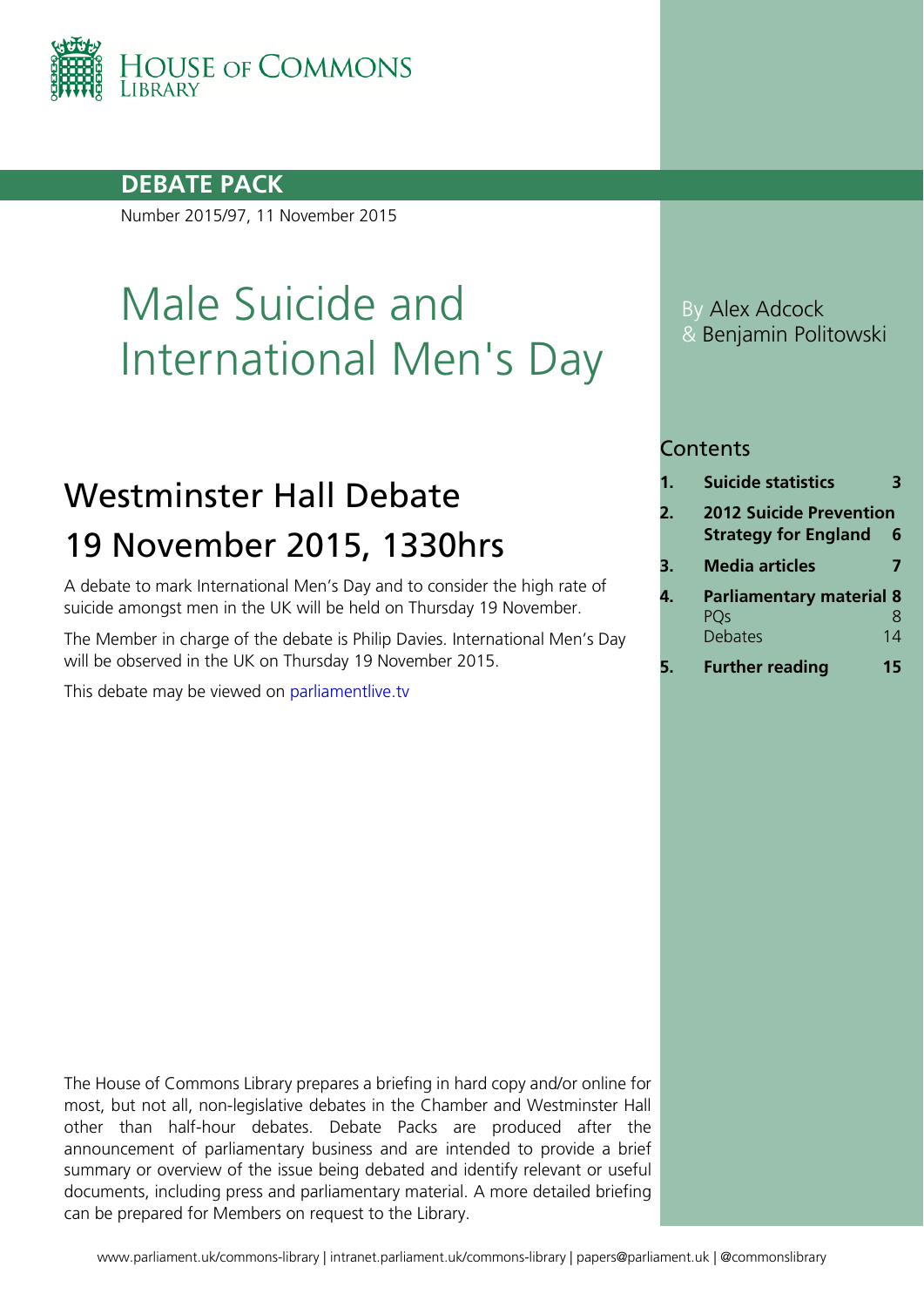#### **International Men's Day**

[International Men's Day](http://www.internationalmensday.com/) is an annual international event which is now marked in over 60 countries around the world. Having apparently begun in Trinidad and Tobago in 1999, the day chosen is 19 November. According to the [International Men's Day website,](http://www.internationalmensday.com/) this day serves as, 'an occasion for men to celebrate their achievements and contributions, in particular their contributions to community, family, marriage, and child care while highlighting the discrimination against them.'

The theme for International Men's Day 2015 is, 'Make a Difference for Men and Boys', and will focus on issues such as:

- Life expectancy
- ─ High suicide rate
- Violence against men and boys
- ─ Education
- ─ Parenting

For more information on International Men's Day in the UK, please see the website [ukmensday.org.uk](http://ukmensday.org.uk/) or on Twitter [@UKMensDay.](https://twitter.com/ukmensday)

#### **Debate Pack**

This debate pack provides some background information on the issue of male suicide, including statistics and a summary of recent policy. It also includes links to the most recent parliamentary material, media articles and further reading which give more information. It is not intended to support any particular argument or perspective.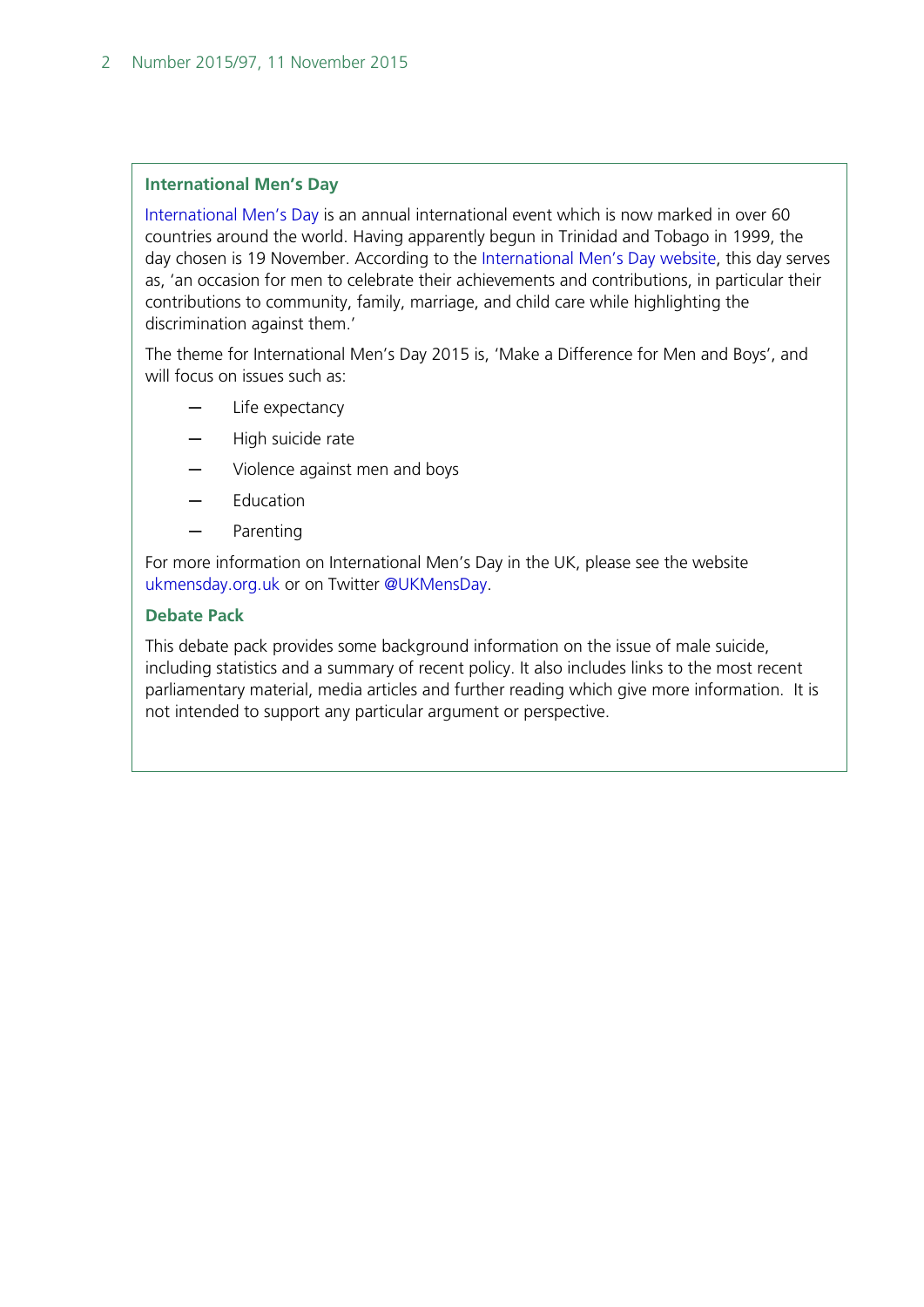# <span id="page-2-0"></span>1. Suicide statistics

According to ONS data published in February 2015:

- 6,233 suicides of people aged 15 and over were registered in the UK in 2013, 252 more than in 2012 (a 4% increase).
- The UK suicide rate was 11.9 deaths per 100,000 population in 2013. The male suicide rate was more than three times higher than the female rate, with 19.0 male deaths per 100,000 compared to 5.1 female deaths.
- The male suicide rate in 2013 was the highest since 2001. The lowest male rate since the beginning of the data series, at 16.6 per 100,000, was in 2007. Female rates have stayed relatively constant since 2007.
- The highest UK suicide rate in 2013 by broad age group was among men aged 45 to 59, at 25.1 deaths per 100,000, the highest for that age group since 1981.
- The most common method of suicide in the UK in 2013 was 'hanging, strangulation and suffocation' which accounted for 56.1% of male suicides and 40.2% of female suicides.
- The highest suicide rate among the English regions was in North East England at 13.8 deaths per 100,000 population, while London had the lowest at 7.9 per 100,000.

[Suicides in the United Kingdom, 2013 Registrations, 9 February 2015](http://www.ons.gov.uk/ons/rel/subnational-health4/suicides-in-the-united-kingdom/2013-registrations/index.html)

The following charts show male and female suicide rates in England, Scotland, Wales, Northern Ireland and the UK.

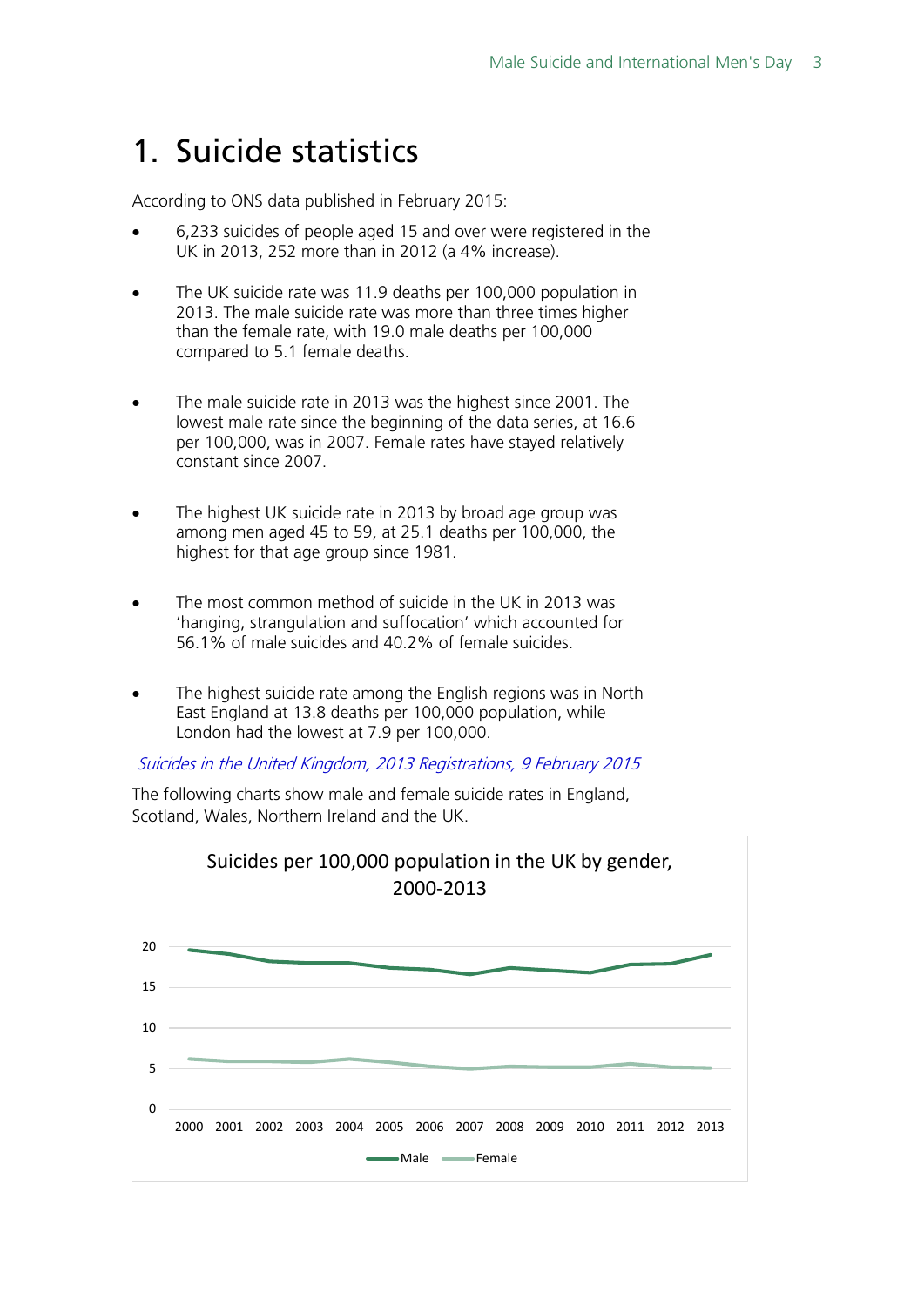

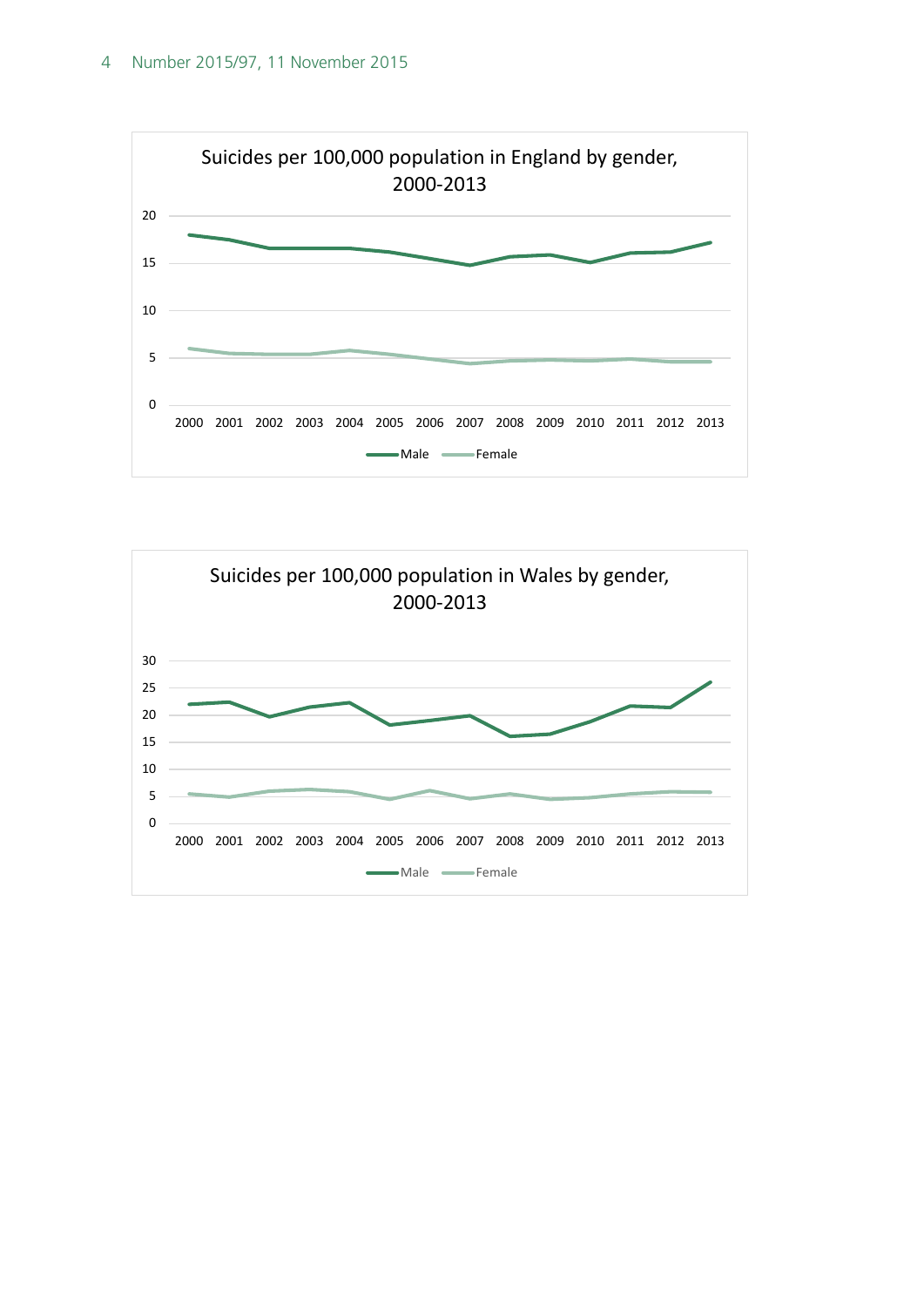



Sources:

[ONS: Suicides in the United Kingdom](http://www.ons.gov.uk/ons/rel/subnational-health4/suicides-in-the-united-kingdom/2013-registrations/index.html)

[Scottish Public Health Observatory: Suicide data](http://www.scotpho.org.uk/health-wellbeing-and-disease/suicide/data/uk)

[NISRA Suicide data](http://www.nisra.gov.uk/demography/default.asp31.htm)

The data on which these charts are based is available in a separate table.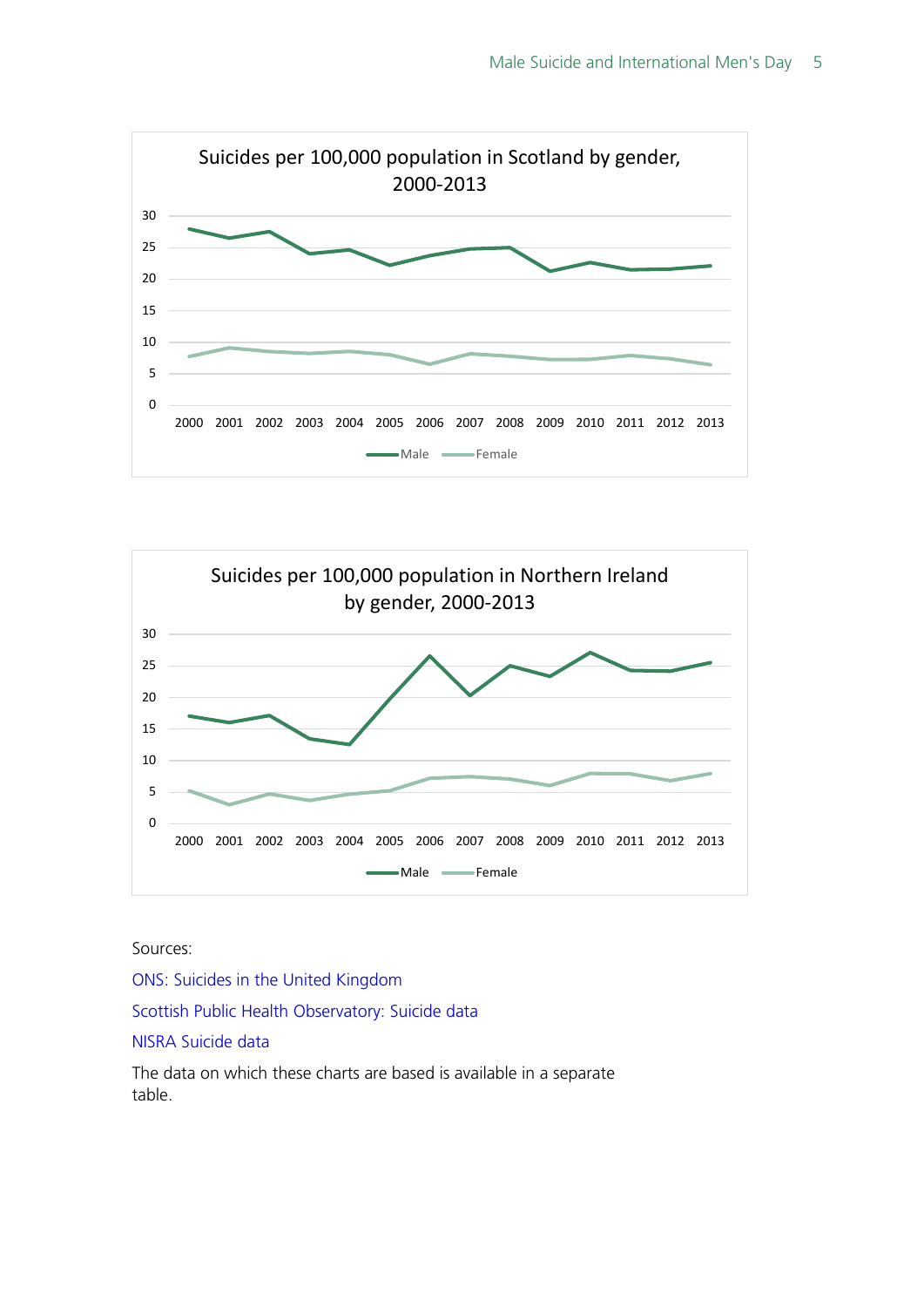# <span id="page-5-0"></span>2. Suicide Prevention Strategy for England

In September 2012, the Government published the [Suicide Prevention](https://www.gov.uk/government/publications/suicide-prevention-strategy-for-england)  [Strategy for England](https://www.gov.uk/government/publications/suicide-prevention-strategy-for-england): A cross-government outcomes strategy to save lives. The strategy set out plans for reducing suicide rates and supporting people affected by suicide.

The Government identified young and middle-aged men as a high-risk group, and therefore a priority for suicide prevention.

The first annual report on the Suicide Prevention Strategy was published in January 2014: [Preventing suicide in England: One year on.](https://www.gov.uk/government/uploads/system/uploads/attachment_data/file/278119/Annual_Report_FINAL_revised.pdf) The report advocated the following actions:

Men will particularly benefit from many of the broad measures relevant to suicide prevention. Action on alcohol and drugs, the response to the recent economic uncertainty, efforts to reduce suicide and self-harm among people in contact with the criminal justice system and treating depression in primary care will all play a part in reducing suicide risk among men. $<sup>1</sup>$  $<sup>1</sup>$  $<sup>1</sup>$ </sup>

The report acknowledged that 'men aged 35-54 years are now the group with the highest suicide rate. Understanding and addressing the factors associated with suicide in men, or working to limit their negative impact, will help to reduce population suicide risks'.

In February 2015, the Government published a second report on the Government's suicide prevention strategy: [Preventing suicide in](https://www.gov.uk/government/uploads/system/uploads/attachment_data/file/405407/Annual_Report_acc.pdf)  [England: Two years on.](https://www.gov.uk/government/uploads/system/uploads/attachment_data/file/405407/Annual_Report_acc.pdf) This report noted that male suicide rates remain high:

Middle-aged male rates have risen most since 2008. This group are traditionally least likely to seek help, so that presents a challenge to services to be creative about improving access. The welcome fall over the previous decade in the suicide rate among younger men has stalled, and suicide remains a leading cause of death for this group.

<span id="page-5-1"></span>The report contained examples of why male suicides rates may be higher, and a local example of good practice to prevent male suicide.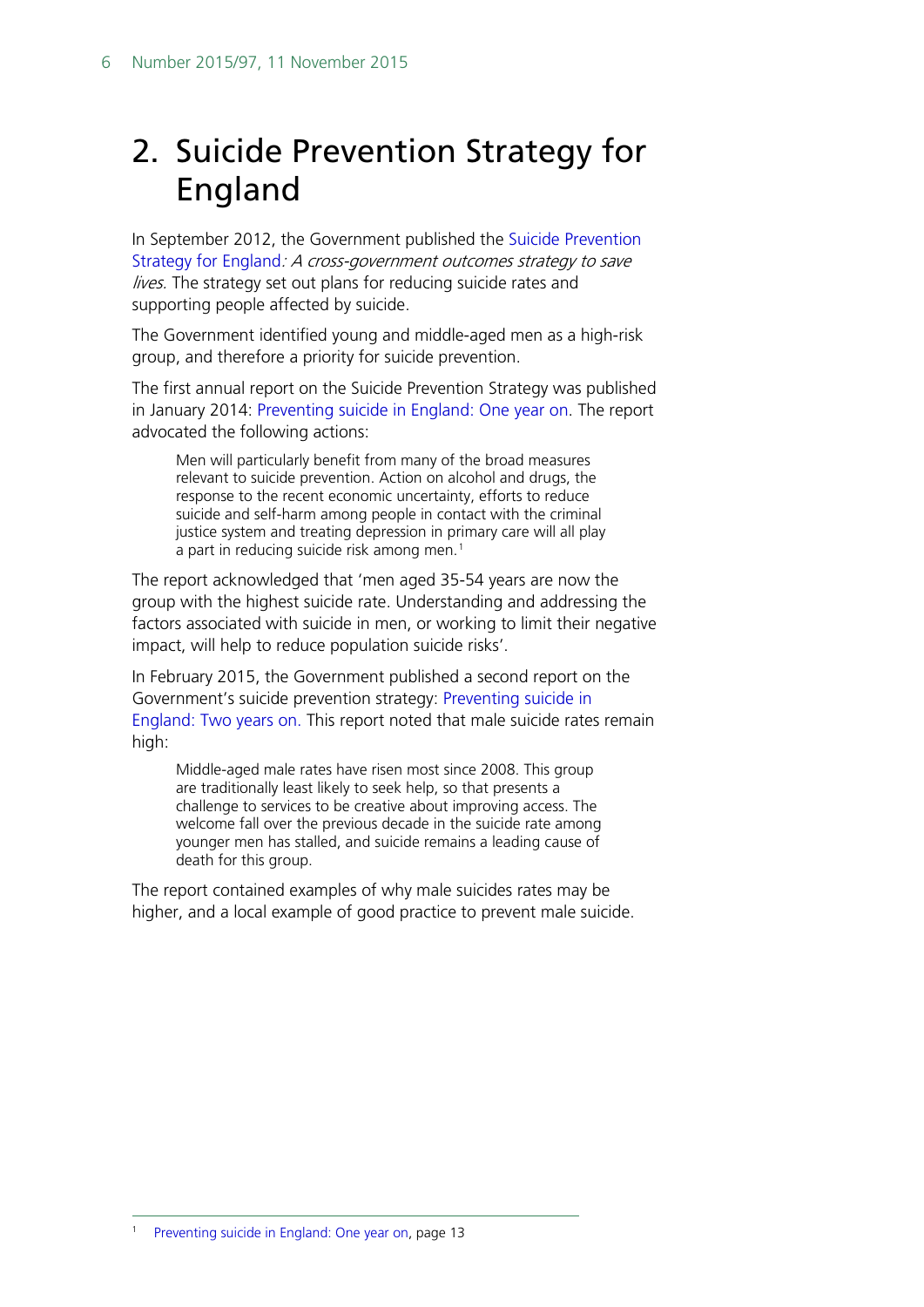# <span id="page-6-0"></span>3. Media articles

#### **The Guardian, November 12 2015**

[Austerity a factor in rising suicide rate among UK men –](http://www.theguardian.com/society/2015/nov/12/austerity-a-factor-in-rising-suicide-rate-among-uk-men-study) study

#### **The Guardian, November 2 2015**

[Men account for 76% of suicides in 2014, says charity](http://www.theguardian.com/society/2015/nov/02/men-account-for-76-of-suicides-in-2014-says-charity)

#### **The Observer, October 31, 2015**

['Let's reach out to men to halt shocking suicide rate' New campaign](http://www.theguardian.com/society/2015/oct/31/social-media-campaign-male-suicide)  [targets 'gender-blindness' over deaths of under-45s](http://www.theguardian.com/society/2015/oct/31/social-media-campaign-male-suicide)

#### **Telegraph, October 30, 2015**

[Why does no one care when boys fail at school and middle-aged men](http://www.telegraph.co.uk/men/thinking-man/11966292/Why-does-no-one-care-when-boys-fail-at-school-and-middle-aged-men-kill-themselves.html)  [kill themselves?](http://www.telegraph.co.uk/men/thinking-man/11966292/Why-does-no-one-care-when-boys-fail-at-school-and-middle-aged-men-kill-themselves.html)

#### **Independent, 11 November 2015**

[Tory MP wins battle for International Men's Day debate in Parliament](http://www.independent.co.uk/news/uk/politics/tory-mp-wins-battle-for-international-mens-day-debate-in-parliament-a6730391.html)

#### **The Huffington Post UK, 11 November 2015**

[International Men's Day Commons Debate Secured By Tory MP Philip](http://www.huffingtonpost.co.uk/2015/11/11/international-mens-day-commons-debate-secured-by-tory-mp-philip-davies_n_8532648.html)  **[Davies](http://www.huffingtonpost.co.uk/2015/11/11/international-mens-day-commons-debate-secured-by-tory-mp-philip-davies_n_8532648.html)** 

#### **Royal Society for Public Health, 9 November 2015**

[Guest blog: The need for a greater policy focus on men's health](https://www.rsph.org.uk/en/about-us/latest-news/press-releases/press-release1.cfm/pid/56378B1B-C60A-4C96-8A50AFEA60B2FE48)

#### **The Telegraph, 2 November 2015**

[Philip Davies MP: 'Political correctness is damaging men'](http://www.telegraph.co.uk/men/thinking-man/11969823/Philip-Davies-MP-Political-correctness-is-damaging-men.html)

#### **Guardian, 19 November 2013**

[Should there be an International Men's Day?](http://www.theguardian.com/commentisfree/2013/nov/19/international-mens-day-why-have)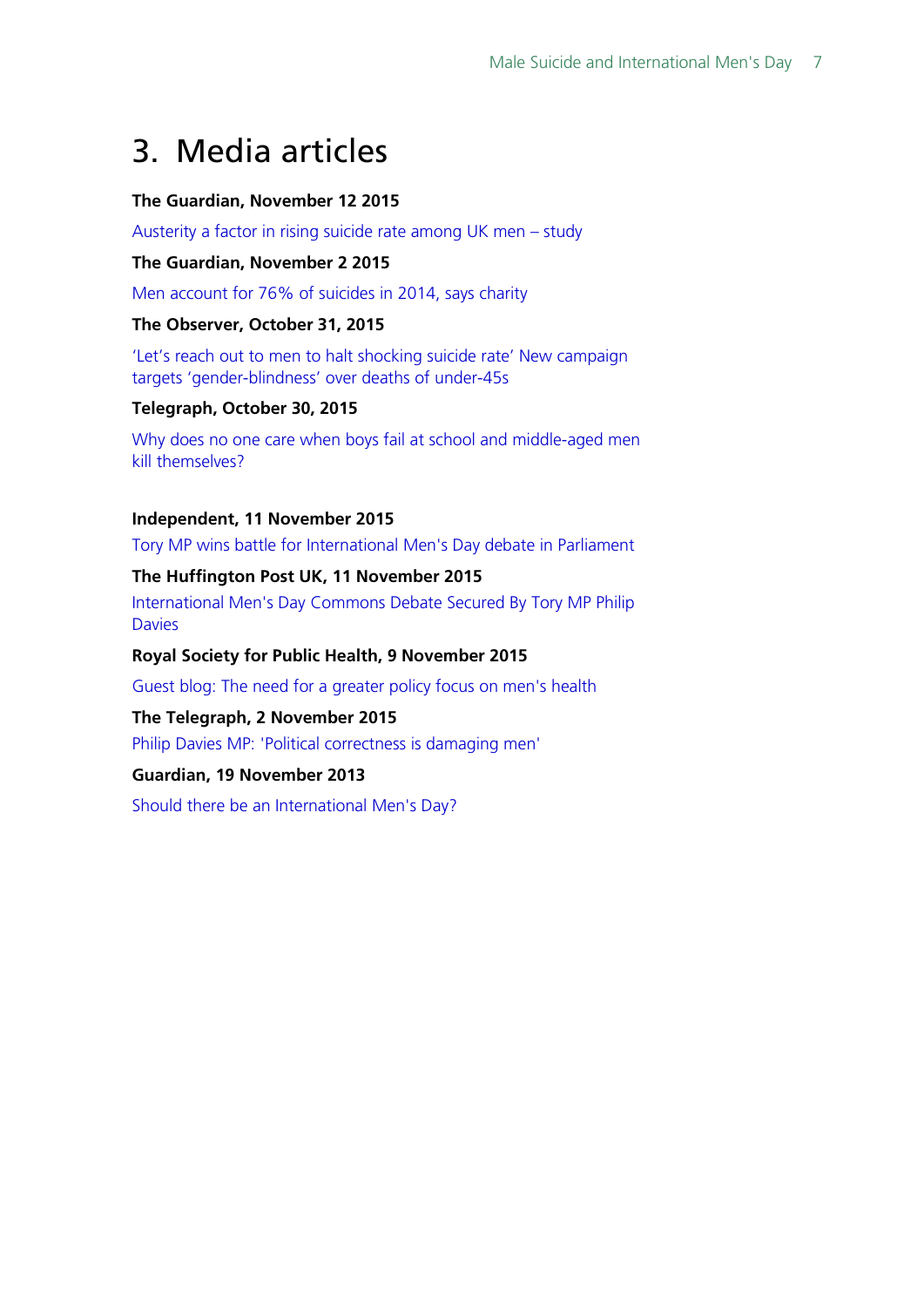### <span id="page-7-0"></span>4. Parliamentary material

#### <span id="page-7-1"></span>**PO<sub>s</sub>**

[Suicide: Males](http://www.parliament.uk/written-questions-answers-statements/written-question/commons/2015-11-04/14684)

#### **Asked by: Shannon, Jim**

To ask the Secretary of State for Health, what steps he is taking to reduce the number of suicides by men aged 18 to 45.

#### **Answering member: Alistair Burt**

We know that men are three times more likely to die by suicide than women. The highest United Kingdom suicide rate in 2013 by broad age group was among men aged 45 to 59. We also know that suicide is the leading cause of death in England and Wales for men aged between 20 and 34 years of age.

In September 2012, the Department launched 'Preventing Suicide in England: a cross-government outcomes strategy to save lives'. This strategy aims to reduce the suicide rate and improve support for those affected by suicide and was informed by an earlier consultation on preventing suicide in England. The strategy outlines six areas for action including, reducing the risk of suicide in key high-risk groups, including men aged under 50, reducing access to the means of suicide and supporting research, data collection and monitoring.

We provide financial support for the National Suicide Prevention Alliance and work with a range of experts and partner organisations to deliver suicide prevention activities across all age groups. I will be meeting experts again shortly to advance the strategy.

11 Nov 2015 | Written questions | Answered | House of Commons | 14684

#### [Suicide: Males](http://www.parliament.uk/written-questions-answers-statements/written-question/commons/2015-11-03/14566)

#### **Asked by: Jarvis, Dan**

To ask the Secretary of State for Health, what steps he is taking to reduce the number of suicides by young men.

#### **Answering member: Alistair Burt**

We know that men are three times more likely than women to die by suicide. The cross-government suicide prevention strategy, Preventing Suicide in England, identifies young men as a high risk group to prioritise suicide prevention activities.

The strategy also recognises that schools, social care and the youth justice system have an important contribution to make in suicide prevention by promoting mental wellbeing and identifying underlying issues such as bullying, poor self-image and lack of self-esteem.

We provide financial support for the National Suicide Prevention Alliance and work with a range of experts and partner organisations to deliver suicide prevention activities across all age groups, including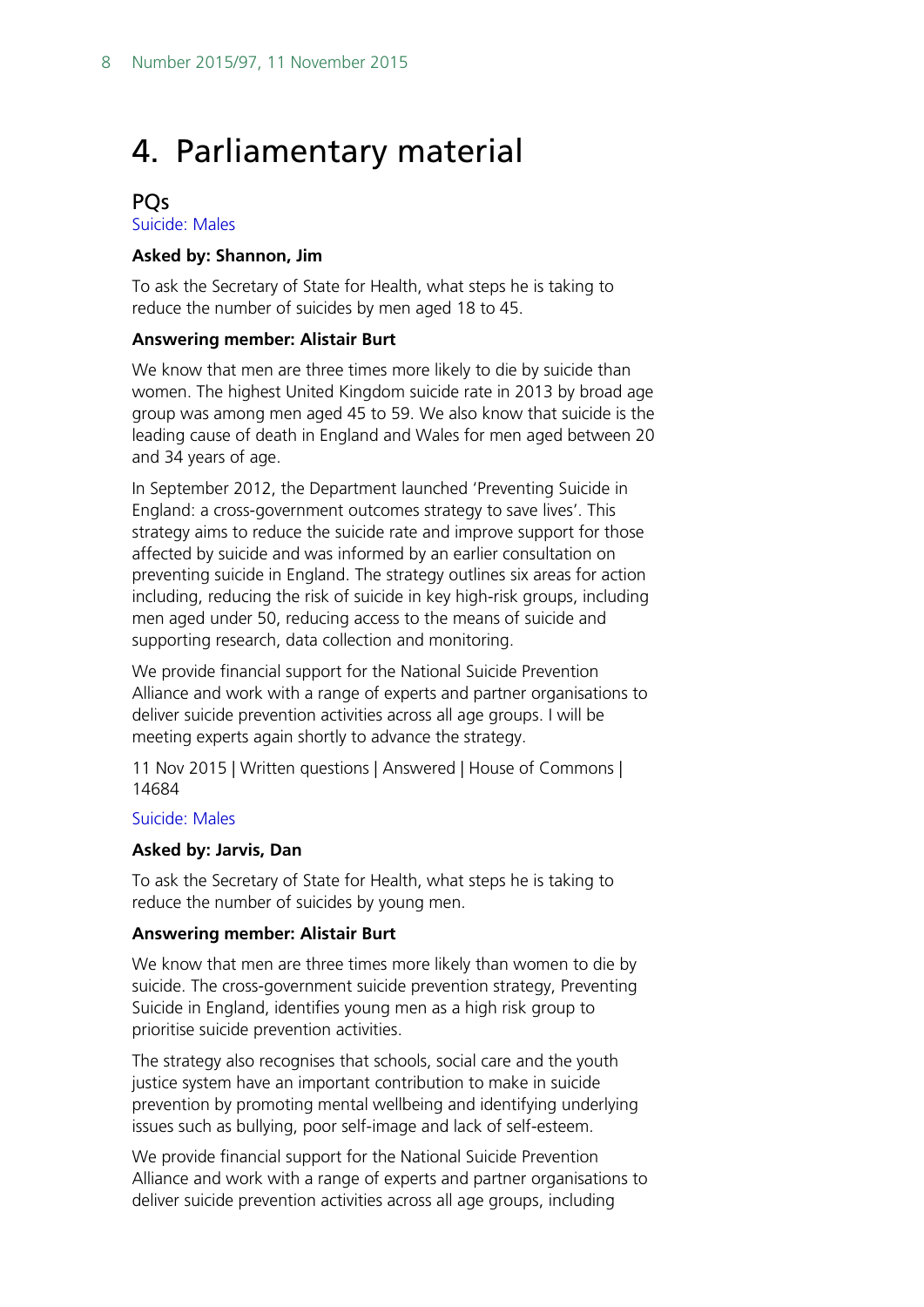young men. I will be meeting experts again shortly to advance the strategy.

11 Nov 2015 | Written questions | Answered | House of Commons | 14566

#### [Suicide: Males](http://www.parliament.uk/written-questions-answers-statements/written-question/commons/2015-09-11/9993)

#### **Asked by: Brown, Mr Nicholas**

To ask the Secretary of State for Health, what assessment he has made of the effect of family separation on male suicide rates.

#### **Answering member: Alistair Burt**

No such assessment has been made, however we know that there are links between mental ill health and social factors like isolation and family breakdown and that men in certain age-groups are more likely to present with suicidal behaviour. Suicide continues to be more than three times as common in males than in females, 13.8 per 100,000 for males in 2011-13, compared to 4.0 for females.

Preventing suicide in England: A cross-government outcomes strategy to save lives, published in 2012, identified a number of high risk groups who are priorities for prevention young and middle-aged men. The strategy recognises that factors associated with suicide in men include family and relationship problems including marital breakup and social isolation. The strategy recognises that those who work with men in different settings, especially primary care, need to be particularly alert to the signs of suicidal behaviour.

A review by the Samaritans, *Men Suicide and Society*, published in 2012, also highlighted that middle-aged men in certain socioeconomic groups are at particularly high risk of suicide. It pointed to evidence that suicidal behaviour results from the interaction of complex factors, including a lack of close social and family relationships, personal crises such as divorce, as well as a general 'dip' in subjective wellbeing among people in their mid-years, compared to both younger and older people. The report also found that relationship breakdown is more likely to lead men, rather than women, to suicide and was published in February 2015.

The Government's first annual report on the suicide prevention strategy was published on 17 January 2014. It highlighted a new agreement designed to promote greater sharing of information with friends and family of people at risk of suicide. The second annual report into suicide prevention was written for people working in local services.

In January 2015, this Government called for every part of the National Health Service to commit to a 'zero suicide' ambition to dramatically reduce suicides. This goes beyond health service boundaries into the whole community, bringing in the police, education, housing, debt support services and so on.

16 Sep 2015 | Written questions | Answered | House of Commons | 9993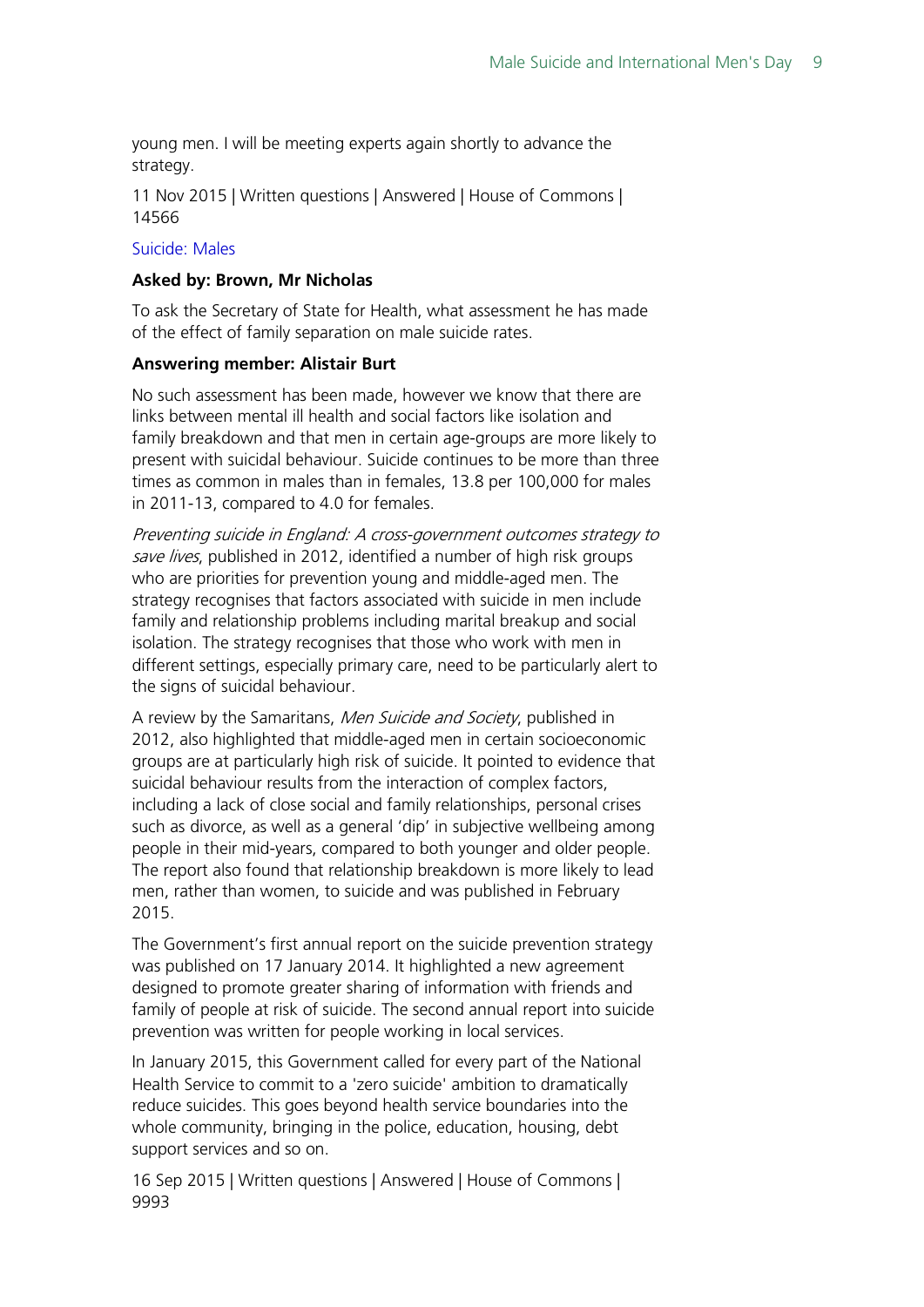#### [Suicide](http://www.parliament.uk/written-questions-answers-statements/written-question/lords/2014-11-19/HL2973)

#### **Asked by: Lord Boateng**

To ask Her Majesty's Government what assessment they have made of the impact of gender on suicide.

#### **Answering member: Earl Howe**

The Government does not collect figures on, or issue policy for, suicide prevention in the devolved administrations. However the National Confidential Inquiry into Suicide and Homicide by People with Mental Illness Annual Report of July 2014 (NCI) included a table comparing suicide rates across the United Kingdom until 2012. The findings for the five years up to 2012 from that report are shown in the following table:

| Country/Year     | 2008 | 2009 | 2010 | 2011   | 2012 |
|------------------|------|------|------|--------|------|
| England          | 10.1 | 9.4  | 9.4  | 9.5    | 9.4  |
| Northern Ireland | 16.7 | 14.8 | 18.8 | 15.7   | 15.4 |
| Scotland         | 18.1 | 163  | 16 6 | $189*$ | 174* |
| Wales            | 11 3 | 1በ 5 | 11 2 | 11 7   | 12 R |

Suicide rates per 100,000 of population by UK country 2008-2012:

Source: National Confidential Inquiry into Suicide and Homicide by People with Mental Illness Annual Report of July 2014.

Note: \* Death coding rules changed in Scotland and rates for 2011 and 2012 are counted under these new rules. This means that overall numbers of suicides for these years are not directly comparable to previous years.

The NCI Annual Report of July 2014 also included tables on suicide rates by gender for each country of the UK. The figures for the five years up to 2012 from that report are shown in the following table: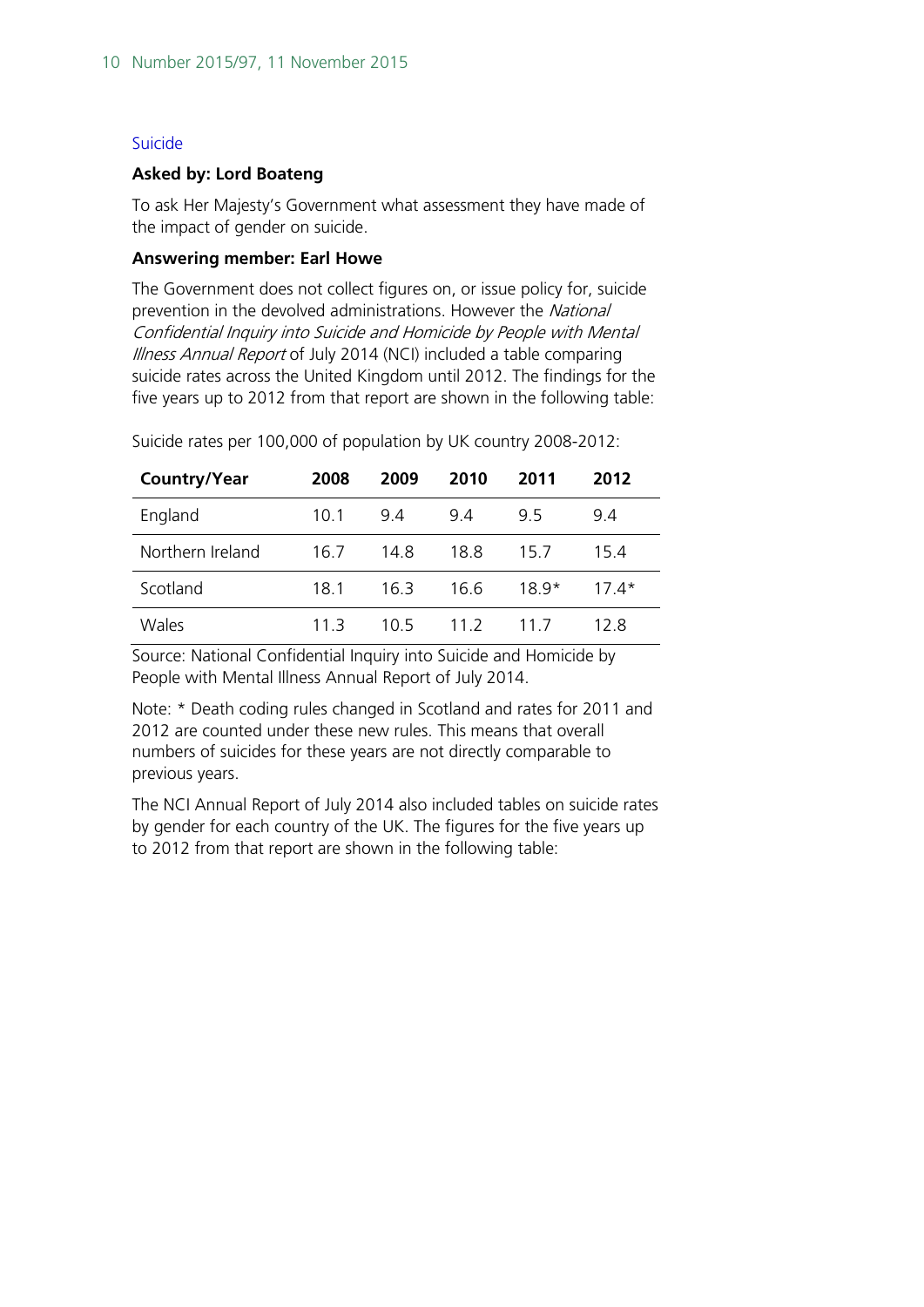| Country,<br>Gender/Year | 2008 | 2009 | 2010 | 2011            | 2012            |
|-------------------------|------|------|------|-----------------|-----------------|
| England:                |      |      |      |                 |                 |
| Male                    | 3474 | 3300 | 3276 | 3402            | 3446            |
| Female                  | 1147 | 1041 | 1092 | 1020            | 958             |
| Total                   | 4621 | 4341 | 4368 | 4422            | 4404            |
| Northern Ireland:       |      |      |      |                 |                 |
| Male                    | 203  | 173  | 229  | 185             | 190             |
| Female                  | 55   | 58   | 66   | 62              | 54              |
| Total                   | 258  | 231  | 295  | 247             | 244             |
| Scotland:               |      |      |      |                 |                 |
| Male                    | 628  | 559  | 581  | 641<br>$(552*)$ | 609<br>$(554*)$ |
| Female                  | 213  | 205  | 201  | 252<br>$(217*)$ | 218<br>$(195*)$ |
| Total                   | 841  | 764  | 782  | 893<br>$(769*)$ | 827<br>$(749*)$ |
| Wales:                  |      |      |      |                 |                 |
| Male                    | 225  | 227  | 236  | 252             | 280             |
| Female                  | 79   | 58   | 67   | 67              | 68              |
| Total                   | 304  | 285  | 303  | 319             | 348             |

Number of suicides in the general population, by gender:

Source: National Confidential Inquiry into Suicide and Homicide by People with Mental Illness Annual Report of July 2014.

Note: \* Indicates the number of suicides using the old death coding rules.

The NCI Annual Report of July 2014 included tables on suicide rates by certain age-groups for males in England and Scotland. The figures for the five years up to 2012 from that report are shown in the following tables: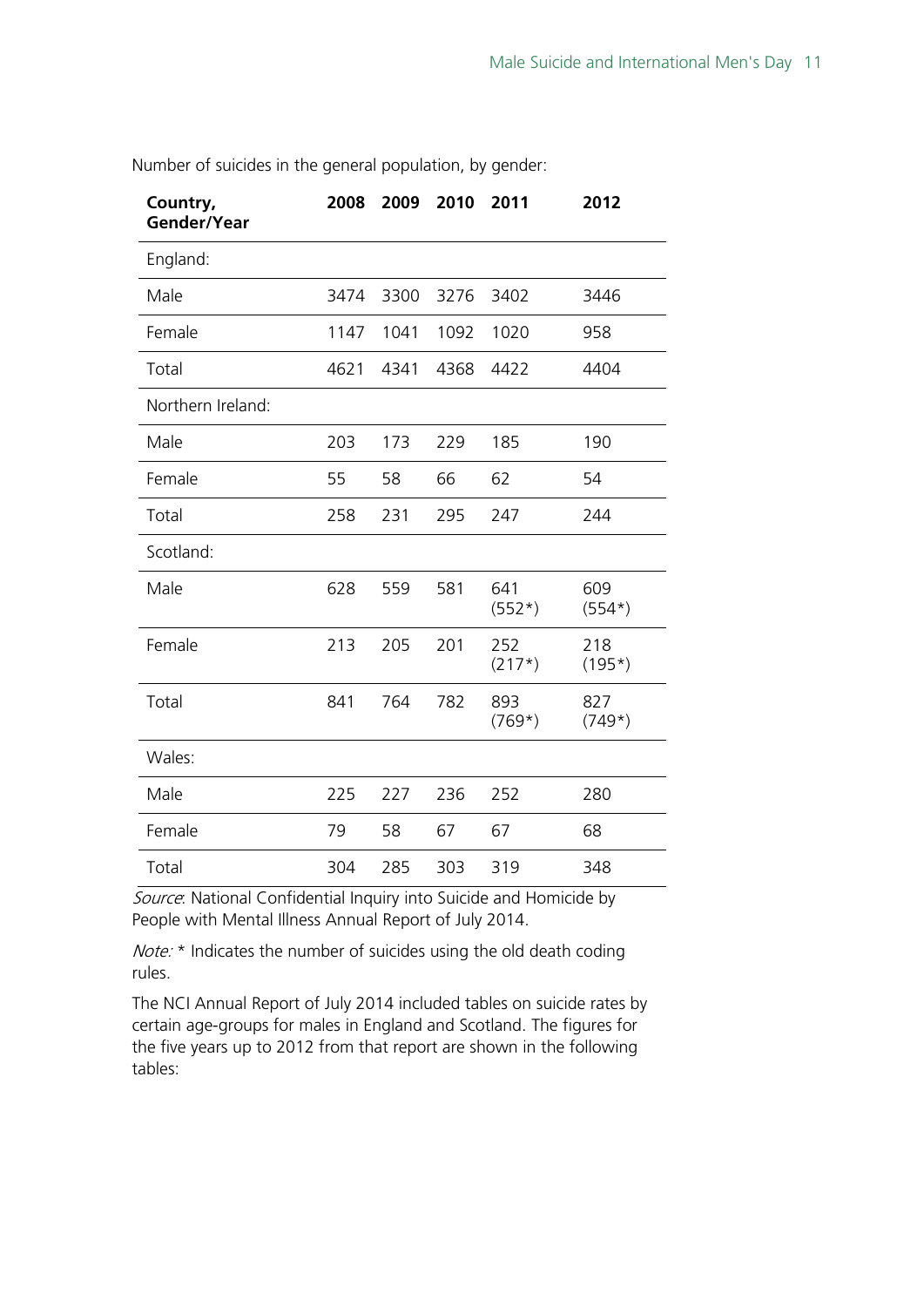Male suicide rates per 1000,000 population in those aged 25-34, 45-54 and 55-64 in England:

| Age/Year | 2008 | 2009 | 2010 | 2011 | 2012 |
|----------|------|------|------|------|------|
| 25-34    | 17.2 | 15.8 | 15.2 | 149  | 14.2 |
| 45-54    | 193  | 20.5 | 20 B | 21.8 | 22 G |
| 55-64    | 16.6 | 15.7 | 161  | 15.2 | 164  |

Source: National Confidential Inquiry into Suicide and Homicide by People with Mental Illness Annual Report of July 2014.

Male suicide rates per 1000,000 population in those aged 25-34, 45-54 and 65+ in Scotland:

| Age/Year | 2008 | 2009 | 2010 | 2011 | 2012 |
|----------|------|------|------|------|------|
| 25-34    | 45.4 | 32.5 | 33.6 | 42 1 | 34 7 |
| 45-54    | 29.5 | 31 4 | 36.9 | 33.5 | 374  |
| 65 +     | 199  | 94   | 14 3 | 134  | 149  |

Source: National Confidential Inquiry into Suicide and Homicide by People with Mental Illness Annual Report of July 2014.

Over the past 10 years, good progress has been made in reducing the suicide rate in England. Three-year rolling averages are generally used for monitoring purposes, in preference to single year rates, in order to avoid undue attention to year on year fluctuations instead of the underlying trend.

Suicide rates in England are low compared to other European countries and have steadily reduced, with the lowest number ever recorded in 2007, but with a small rise since then. However, around 4,500 people took their own life in 2012 so suicide continues to be a major public health issue, particularly at a time of uncertainty.

Our suicide prevention strategy, Preventing suicide in England: A crossgovernment outcomes strategy to save lives published in September 2012 already recognises men, particularly young and middle-aged men, as being the highest risk group for suicide.

This message was reinforced in the first annual report on the Strategy, published in January 2014, which acknowledged that 'men aged 35-54 years are now the group with the highest suicide rate. Understanding and addressing the factors associated with suicide in men, or working to limit their negative impact, will help to reduce population suicide risks'.

Further, at the time of the first annual report Professor Louis Appleby, Director of the National Confidential Inquiry into Suicide and Homicide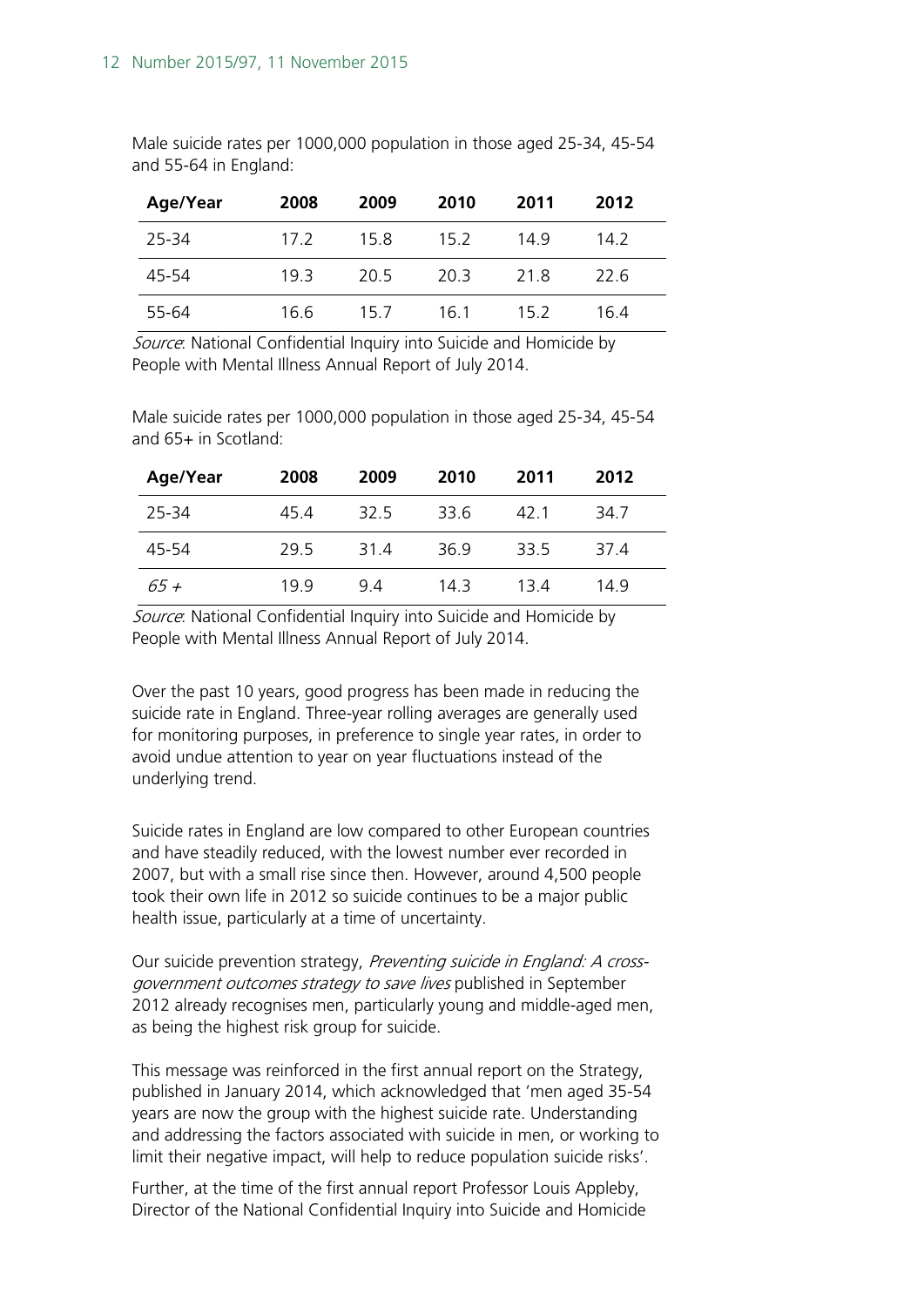by People with Mental Illness, wrote to all Directors of Public Health and Health and Wellbeing Board leads to draw the report to their attention.

We published *Preventing suicide in England: Assessment of impact on* equalities alongside the suicide prevention strategy. The assessment acknowledges the duty of the public sector to advance equality and reduce inequality which was established by the Equality Act 2010. Recognition of the implications for the people sharing protected characteristics in the Equality Act 2010 was an integral part of the process of developing the suicide prevention strategy.

We also published an Impact Assessment alongside the consultation on the suicide prevention strategy in July 2011. This assessment recommends that the financial benefits of the strategy for the 'main affected groups', will include savings from averted emergency treatment and the involvement of police and coroner at around £2 million for a ten-year period, at an opportunity cost of around £4 million. There are also large savings from reduction in fatalities - valuation of life – at around £7 billion. Although the Impact Assessment does not apportion any of these savings to specific impact groups, the strategy's focus on 'high-risk' groups would specifically include the highest risk group, men in the 35-54 year age bracket.

Grouped Questions: [HL2969](http://www.parliament.uk/business/publications/written-questions-answers-statements/written-question/Lords/2014-11-19/HL2969/) | [HL2970](http://www.parliament.uk/business/publications/written-questions-answers-statements/written-question/Lords/2014-11-19/HL2970/) | [HL2971](http://www.parliament.uk/business/publications/written-questions-answers-statements/written-question/Lords/2014-11-19/HL2971/) | [HL2973](http://www.parliament.uk/business/publications/written-questions-answers-statements/written-question/Lords/2014-11-19/HL2973/)

03 Dec 2014 | Written questions | Answered | House of Lords | HL2972

#### [Health: Mental Health](http://www.publications.parliament.uk/pa/ld201314/ldhansrd/text/130603w0001.htm#1306037001181)

#### **Asked by: Lord Patel of Bradford**

To ask Her Majesty's Government what has been the expenditure in England for the past year on (1) male suicide prevention, (2) tackling depression in men, and (3) specific mental health provision for black and minority ethnic men.[HL304]

#### **Answering member: The Parliamentary Under-Secretary of State, Department of Health (Earl Howe)**

The department does not collect this information centrally.

Our suicide prevention strategy Preventing Suicide in England: a Cross-Government Outcomes Strategy to Save Lives was published on 10 September 2012 and recognises that there are higher rates of suicide among men. We know that some people, especially men, may find it difficult to admit that they are having trouble coping. Men can often see owning up to being depressed as a sign of weakness or may feel unable to discuss their feelings. However, one of the keys to full recovery from illness is early diagnosis. Speaking to a general practitioner or a counsellor about mental illness can help understand the treatments available.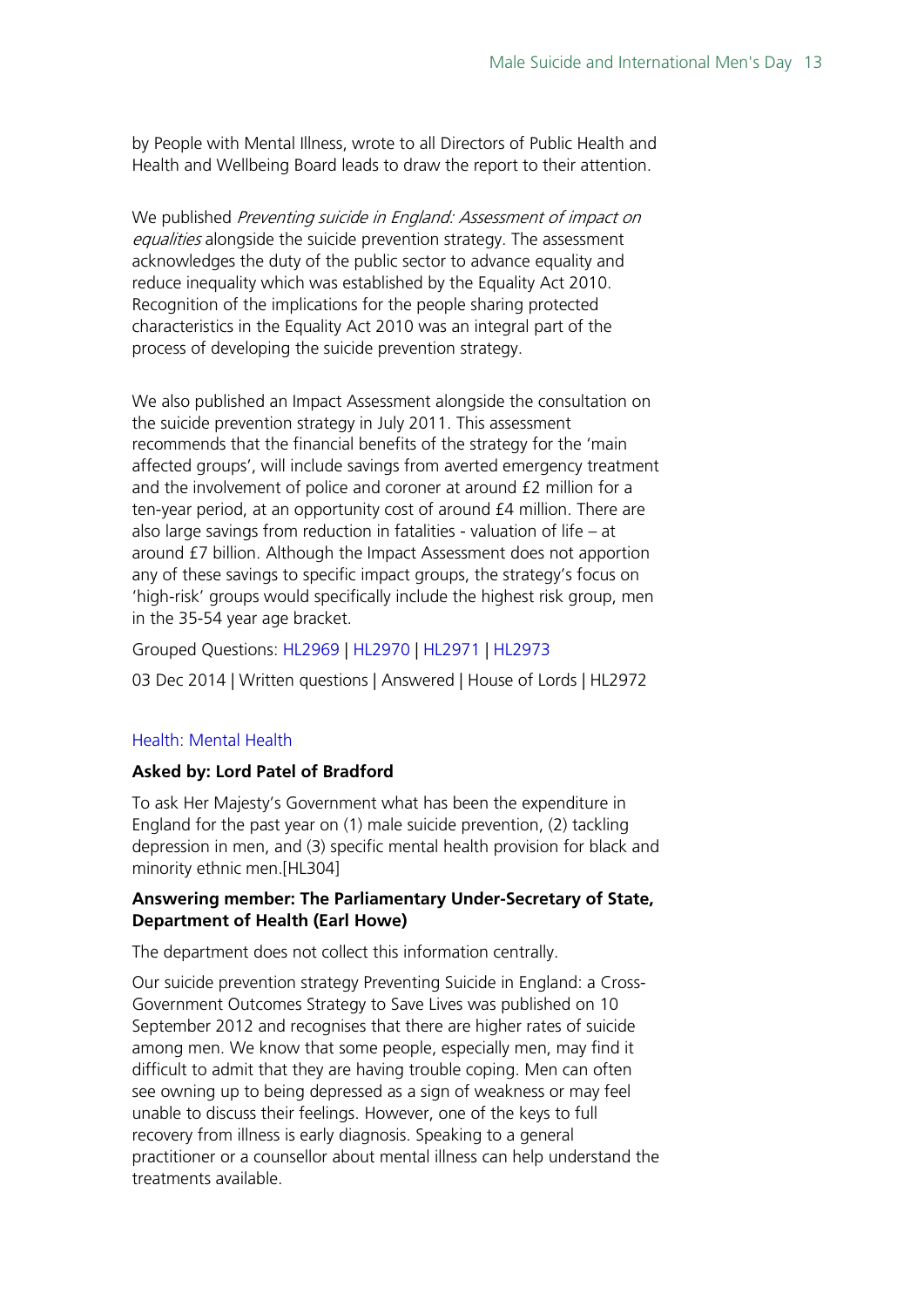We know that prevalence of different mental health problems does vary by ethnicity. The latest Adult Psychiatric Morbidity in England survey highlights that the black population experiences higher rates of suicide attempts.

The Government's mental health strategy, No Health Without Mental Health, acknowledges the lower well-being and higher rates of mental health problems of some black and minority ethnic groups and makes clear that health promotion and mental ill-health prevention approaches must be targeted at high-risk groups.

03 Jun 2013 | Written questions | Answered | House of Lords | HL304 | 745 cc124-5WA

### <span id="page-13-0"></span>Debates

The forthcoming debate was scheduled by the Backbench Business Committee following a [bid from Philip Davies MP on 27 October](http://parliamentlive.tv/event/index/5d491cbe-64f7-4a68-b0b3-aa94d5e7866c?in=14:53:00)

(http://parliamentlive.tv/event/index/5d491cbe-64f7-4a68-b0b3 aa94d5e7866c?in=14:53:00).

[Mental Health Services](http://www.publications.parliament.uk/pa/ld201415/ldhansrd/text/150225-0002.htm#150225113000040) Question for Short Debate HL Deb 25 Feb 2015 | 759 cc1721-3

#### [Suicide Prevention](http://www.publications.parliament.uk/pa/cm201213/cmhansrd/cm130206/debtext/130206-0002.htm#13020677000001)

Opposition Day Debate HC Deb | 558 cc323-364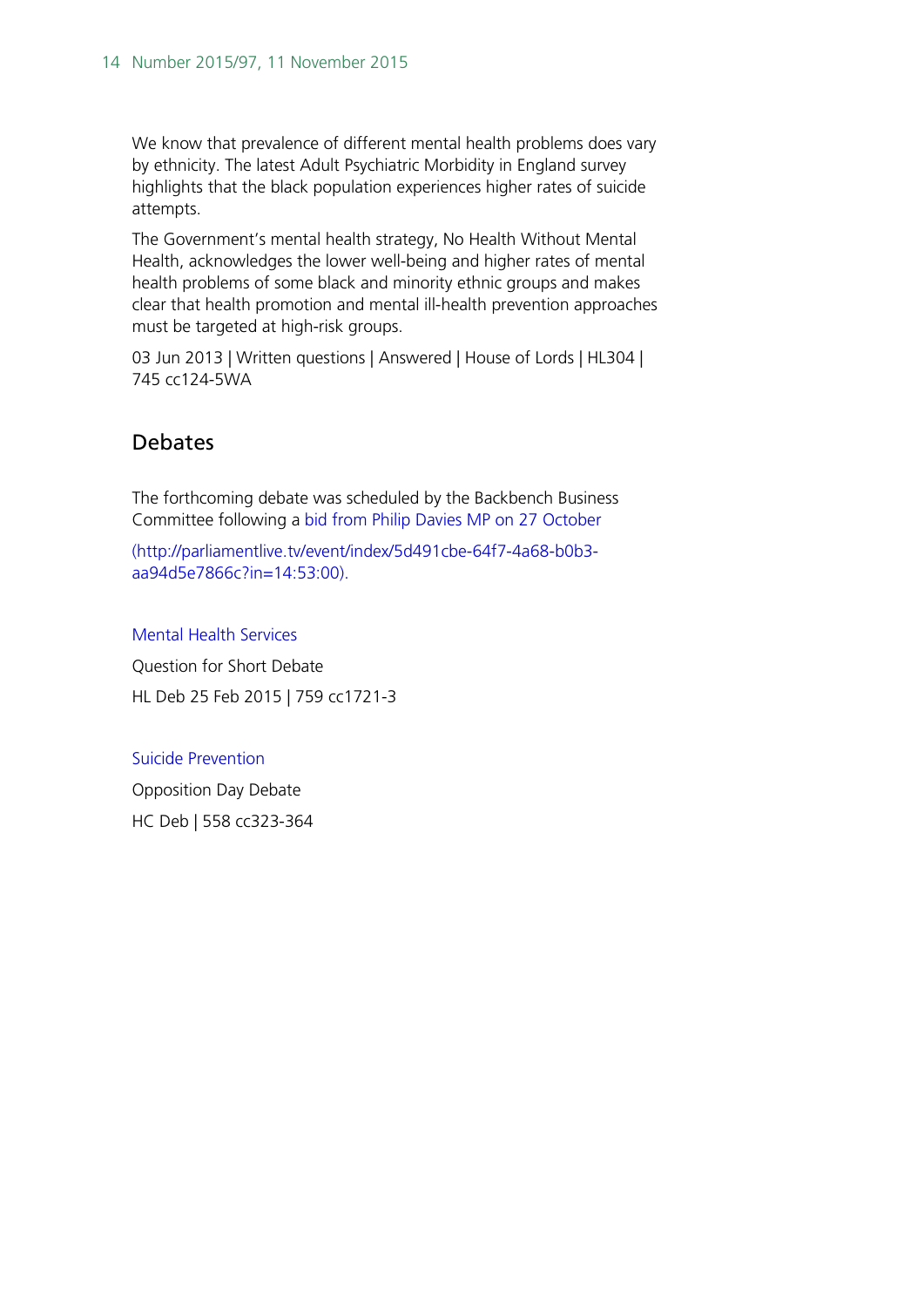# <span id="page-14-0"></span>5. Further reading

Equality and Human Rights Commission, Is Britain [Fairer? The state of](http://www.equalityhumanrights.com/sites/default/files/uploads/IBF/Final-reports/EHRC_IBF_MainReport_acc.pdf)  [equality and human rights 2015,](http://www.equalityhumanrights.com/sites/default/files/uploads/IBF/Final-reports/EHRC_IBF_MainReport_acc.pdf) October 2015

National Confidential Inquiry into Suicide and Homicide by People with Mental Illness [Annual Report: England, Northern Ireland, Scotland and](http://www.bbmh.manchester.ac.uk/cmhs/research/centreforsuicideprevention/nci/reports/NCISHReport2015bookmarked.pdf)  [Wales,](http://www.bbmh.manchester.ac.uk/cmhs/research/centreforsuicideprevention/nci/reports/NCISHReport2015bookmarked.pdf) July 2015

[Campaign Against Living Miserably \(Calm\)](https://www.thecalmzone.net/)

Department of Health, [Preventing suicide in England](https://www.gov.uk/government/uploads/system/uploads/attachment_data/file/430720/Preventing-Suicide-.pdf) A cross[government outcomes strategy to save lives,](https://www.gov.uk/government/uploads/system/uploads/attachment_data/file/430720/Preventing-Suicide-.pdf) 10 September 2012

Samaritans, [Men, Suicide and Society" \(PDF\),](http://www.samaritans.org/sites/default/files/kcfinder/files/press/Men%20Suicide%20and%20Society%20Research%20Report%20151112.pdf) 2012.

[Men's Health Forum](https://www.menshealthforum.org.uk/)